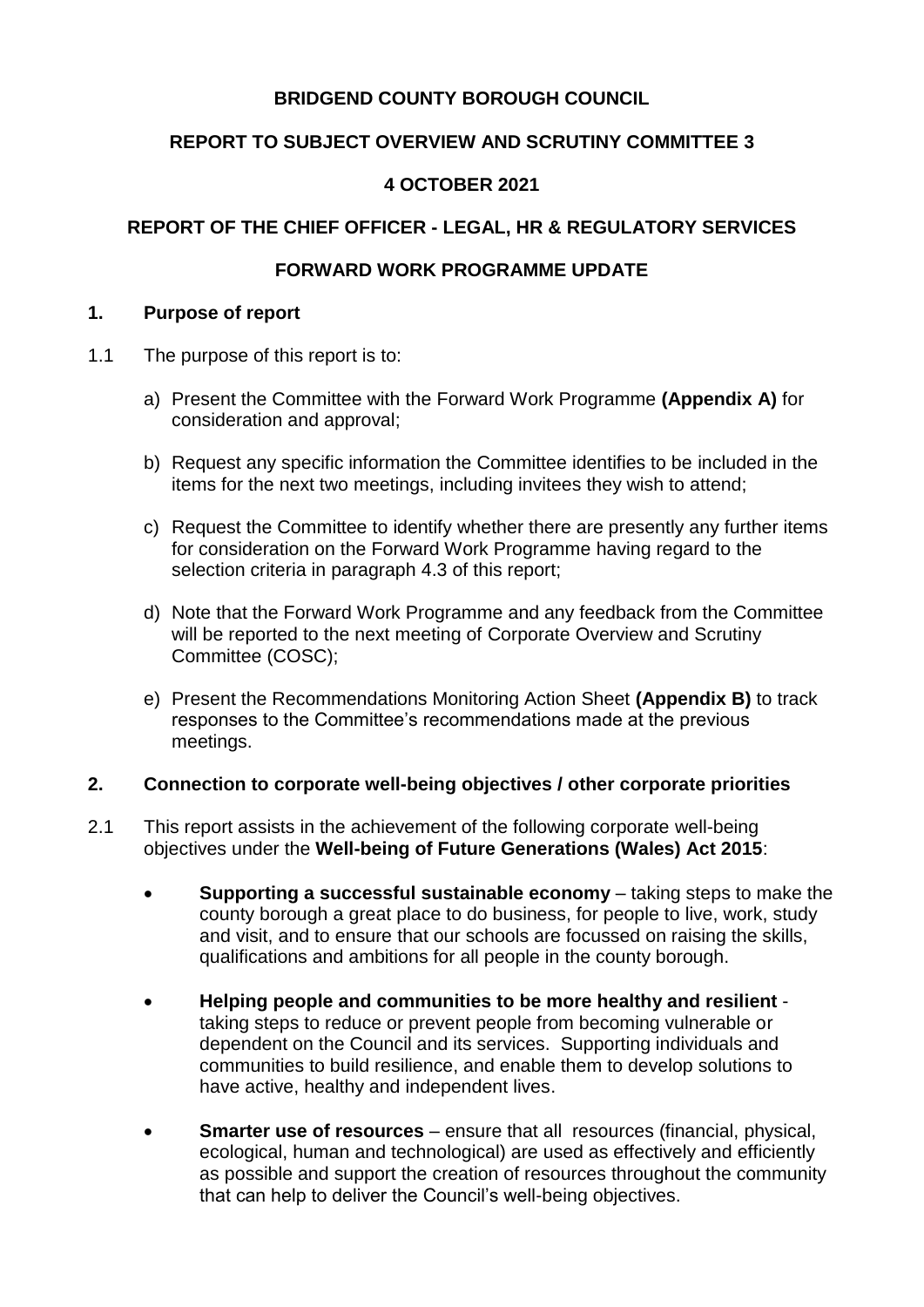## **3. Background**

- 3.1 The Council's Constitution requires the Corporate Overview and Scrutiny Committee to develop and implement a Forward Work Programme for the Committee.
- 3.2 The Council's Constitution also provides for each Subject Overview and Scrutiny Committee to propose items for the Forward Work Programme having regard for the Council's Corporate Priorities and Risk Management framework, for the Corporate Overview and Scrutiny Committee to then prioritise and schedule.

### Best Practice / Guidance

- 3.3 The Centre for Governance and Scrutiny's Good Scrutiny Guide recognises the importance of the forward work programme. In order to 'lead and own the process', it states that Councillors should have ownership of their Committee's work programme, and be involved in developing, monitoring and evaluating it. The Good Scrutiny Guide also states that, in order to make an impact, the scrutiny workload should be coordinated and integrated into corporate processes, to ensure that it contributes to the delivery of corporate objectives, and that work can be undertaken in a timely and well-planned manner.
- 3.4 Forward Work Programmes need to be manageable to maximise the effective use of the limited time and resources of Scrutiny Committees. It is not possible to include every topic proposed. Successful Scrutiny is about looking at the right topic in the right way and Members need to be selective, while also being able to demonstrate clear arguments for including or excluding topics.
- 3.5 The Centre for Governance and Scrutiny (CfGS) guide to work effective work programming 'A Cunning Plan?' makes the following reference to the importance of good work programming:

*'Effective work programming is the bedrock of an effective scrutiny function. Done well it can help lay the foundations for targeted, incisive and timely work on issues of local importance, where scrutiny can add value. Done badly, scrutiny can end up wasting time and resources on issues where the impact of any work done is likely to be minimal.'*

#### Forward Work Programme

- 3.6 Following the approval of the schedule of Scrutiny Committee meeting dates at the Annual Meeting of Council on 19<sup>th</sup> May 2021, the scheduling of standing statutory reports to Scrutiny Committees upon: the Medium Term Financial Strategy, Performance, the Corporate Plan, Budget Monitoring, etc. were mapped to the appropriate COSC meeting dates into a draft Forward Work Programme.
- 3.7 The draft Forward work programme for each Scrutiny Committee has been prepared using a number of difference sources, including:
	- Corporate Risk Assessment;
	- Directorate Business Plans;
	- Previous Scrutiny Committee Forward Work Programme report topics / Minutes;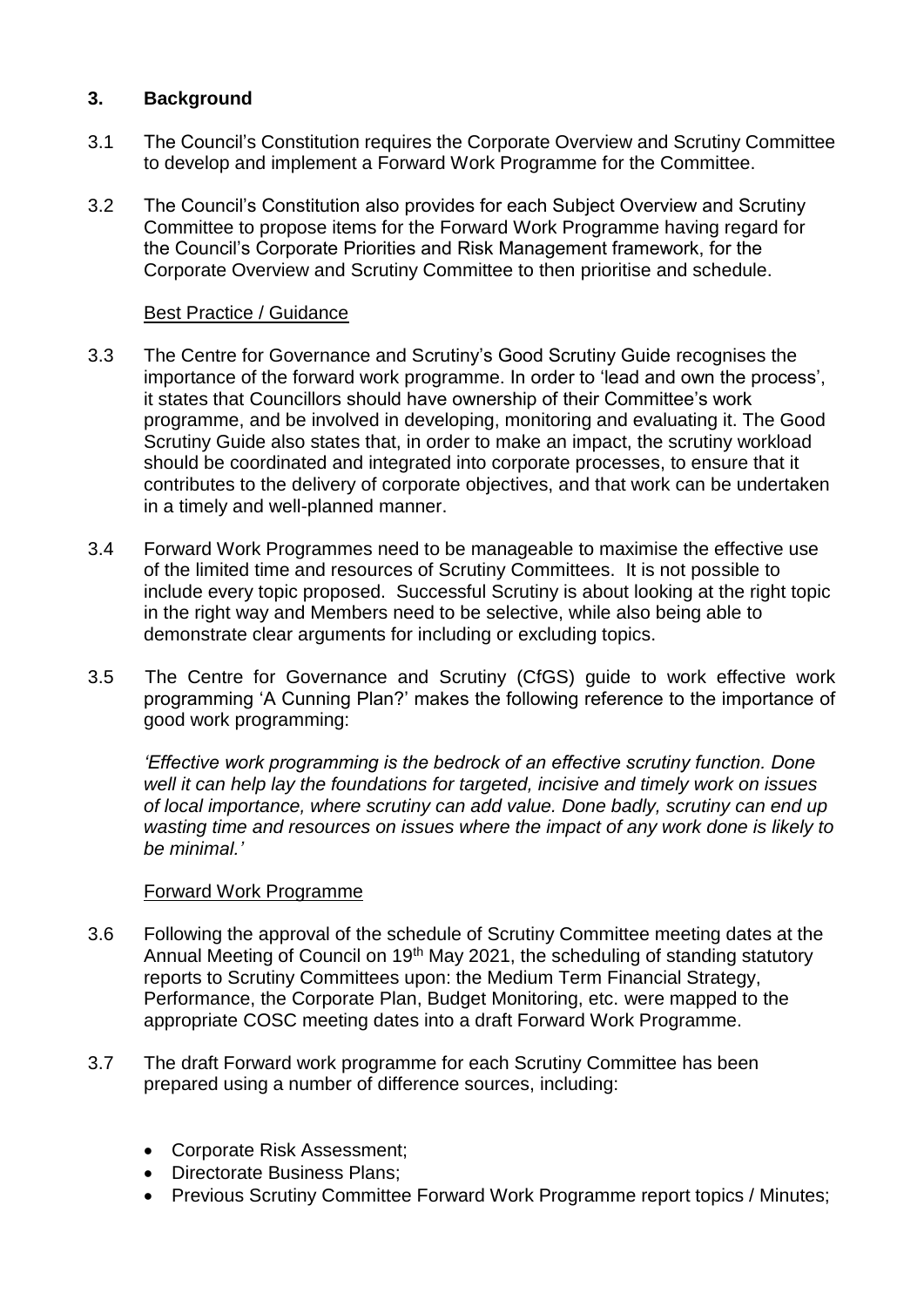- Committee / Member proposed topics;
- Policy Framework;
- Cabinet Work Programme;
- Discussions with Corporate Directors;
- Performance Team regarding the timing of performance information.
- 3.8 There are items where there is a statutory duty for Policy Framework documents to be considered by Scrutiny, e.g. the MTFS including draft budget proposals scheduled for consideration in December 2021, following which the COSC will coordinate the conclusions and recommendations from each of the Subject Overview and Scrutiny Committees in a report on the overall strategic overview of Cabinet's draft Budget proposals to the meeting of Cabinet in February 2022.
- 3.9 An effective FWP identifies the issues that the Committee wishes to focus on during the year and provide a clear plan. However, at each meeting the Committee will have an opportunity to review this as the Forward Work Programme Update will be a standing item on the Agenda, detailing which items are scheduled for future meetings and be requested to clarify any information to be included in reports and the list of invitees. The FWP will remain flexible and will be revisited at each COSC meeting with updates from each SOSC FWP and any updated information gathered from FWP meetings with Scrutiny Chairs and Corporate Directors.

#### **4. Current situation/proposal**

- 4.1 The Committee approved its Forward Work Programme at its previous meeting.
- 4.2 The Committee's Forward Work Programme has also been reported to the Corporate Overview and Scrutiny Committee, for coordination and oversight of the overall FWP.

#### Identification of Further Items

4.3 The Committee are reminded of the Criteria Form which Members can use to propose further items for the FWP which the Committee can then consider for prioritisation at a future meeting. The Criteria Form emphasises the need to consider issues such as impact, risk, performance, budget and community perception when identifying topics for investigation and to ensure a strategic responsibility for Scrutiny and that its work benefits the Authority. There are a number of questions and processes that can help the Committee come to a decision on whether to include a referred topic, some of which are set out below:

Recommended Criteria for Selecting Scrutiny Topics:

PUBLIC INTEREST: The concerns of local people should influence the issues chosen for scrutiny;

ABILITY TO CHANGE: Priority should be given to issues that the Committee can realistically influence, and which will result in a Cabinet decision being taken;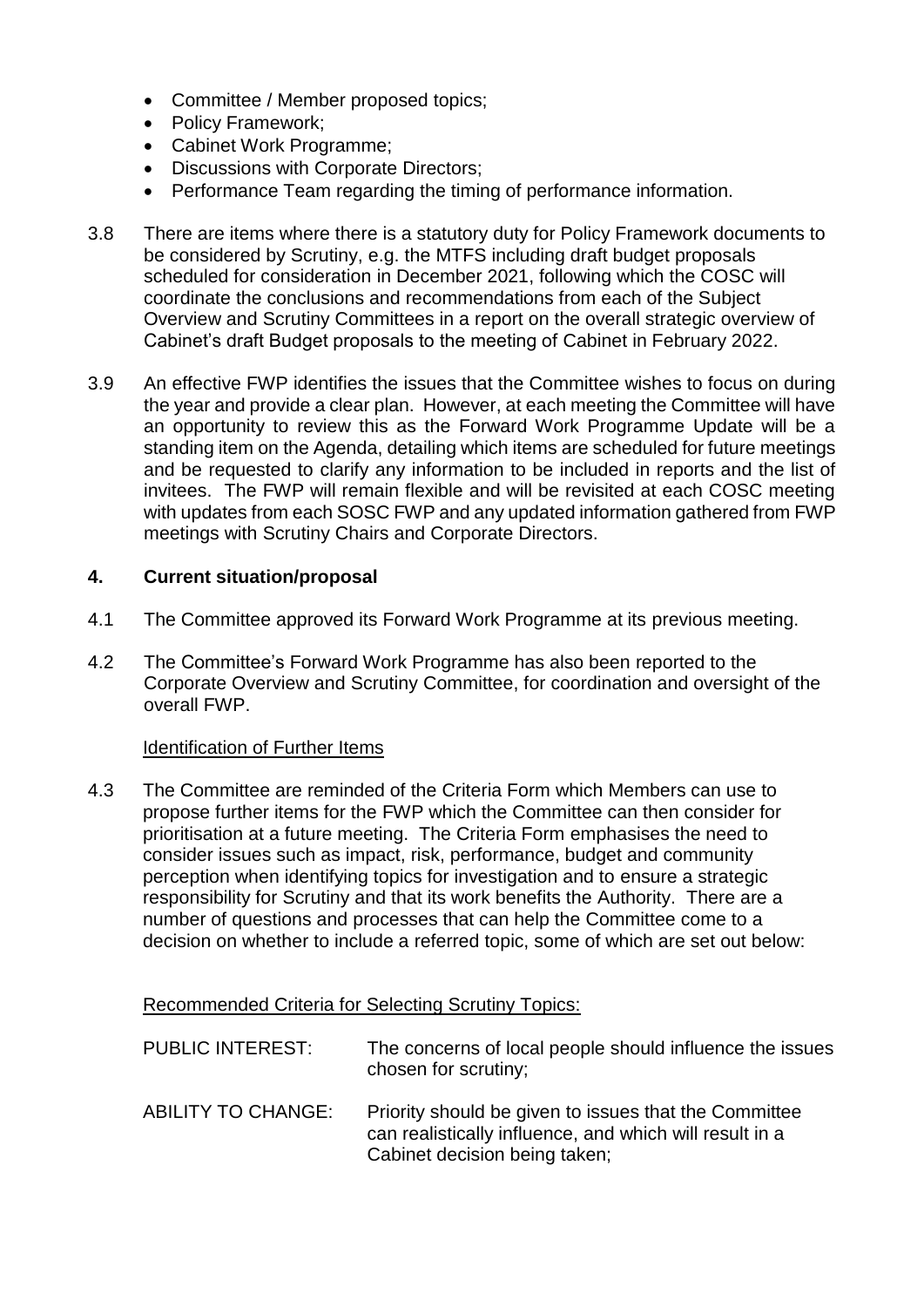| PERFORMANCE:        | Priority should be given to the areas in which the<br>Council, and other agencies, are not performing well;                            |
|---------------------|----------------------------------------------------------------------------------------------------------------------------------------|
| EXTENT:             | Priority should be given to issues that are relevant to all<br>or large parts of the County Borough;                                   |
| <b>REPLICATION:</b> | Work programmes must take account of what else is<br>happening in the areas being considered to avoid<br>duplication or wasted effort. |

#### Reasons to Reject Scrutiny Topics:

- The issue is already being addressed / being examined elsewhere and change is imminent.
- The topic would be better addressed elsewhere (and can be referred there).
- Scrutiny involvement would have limited / no impact upon outcomes.
- The topic may be sub-judice or prejudicial to the Council's interest.
- The topic is too broad to make a review realistic.
- New legislation or guidance relating to the topic is expected within the next year.
- The topic area is currently subject to inspection or has recently undergone substantial change.

### Corporate Parenting

- 4.4 Corporate Parenting is the term used to describe the responsibility of a Local Authority towards looked after children and young people. This is a legal responsibility given to local authorities by the Children Act 1989 and the Children Act 2004. The role of the Corporate Parent is to seek for children in public care the outcomes every good parent would want for their own children. The Council as a whole is the 'corporate parent', therefore all Members have a level of responsibility for the children and young people looked after by Bridgend.
- 4.5 In this role, it is suggested that Members consider how each item they consider affects children in care and care leavers, and in what way can the Committee assist in these areas.
- 4.6 Scrutiny Champions can greatly support the Committee in this by advising them of the ongoing work of the Cabinet-Committee and particularly any decisions or changes which they should be aware of as Corporate Parents.
- 4.7 The Forward Work Programme for this Committee is attached as **Appendix A** for consideration.
- 4.8 The Recommendations Monitoring Action Sheet for the previous meetings is attached as **Appendix B**, to track responses to the Committee's recommendations at the previous meetings.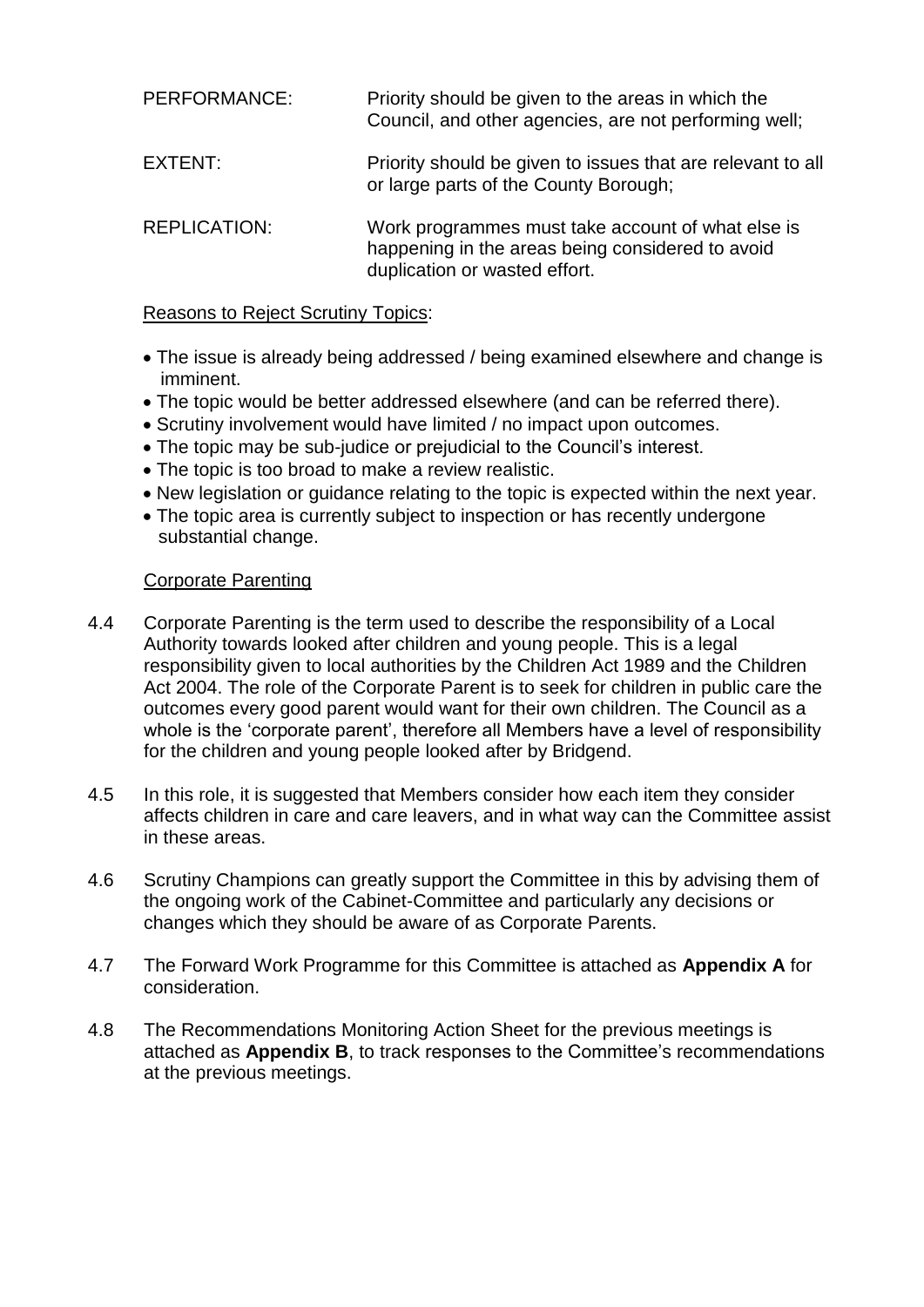# **5. Effect upon policy framework and procedure rules**

5.1 The work of the Overview & Scrutiny Committees relates to the review and development of plans, policy or strategy that form part of the Council's Policy Framework and consideration of plans, policy or strategy relating to the power to promote or improve economic, social or environmental wellbeing in the County Borough of Bridgend.

### **6. Equality Act 2010 implications**

6.1 The protected characteristics identified within the Equality Act, Socio-economic Duty and the impact on the use of the Welsh language have been considered in the preparation of this report. As a public body in Wales, the Council must consider the impact of strategic decisions, such as the development or the review of policies, strategies, services and functions. It is considered that there will be no significant or unacceptable equality impacts as a result of this report.

# **7. Well-being of Future Generations (Wales) Act 2015 implications**

- 7.1 The Act provides the basis for driving a different kind of public service in Wales, with 5 ways of working to guide how public services should work to deliver for people. The following is a summary to show how the 5 ways of working to achieve the well-being goals have been used to formulate the recommendations within this report:
	- Long-term The approval of this report will assist in the planning of Scrutiny business in both the short-term and in the long-term on its policies, budget and service delivery.
	- Prevention The early preparation of the Forward Work Programme allows for the advance planning of Scrutiny business where Members are provided an opportunity to influence and improve decisions before they are made by Cabinet.
	- Integration The report supports all the wellbeing objectives.
	- Collaboration Consultation on the content of the Forward Work Programme has taken place with the Corporate Management Board, Heads of Service, Elected Members and members of the public.
	- Involvement Advanced publication of the Forward Work Programme ensures that the public and stakeholders can view topics that will be discussed in Committee meetings and are provided with the opportunity to engage.

### **8. Financial implications**

8.1 There are no financial implications directly associated with this report.